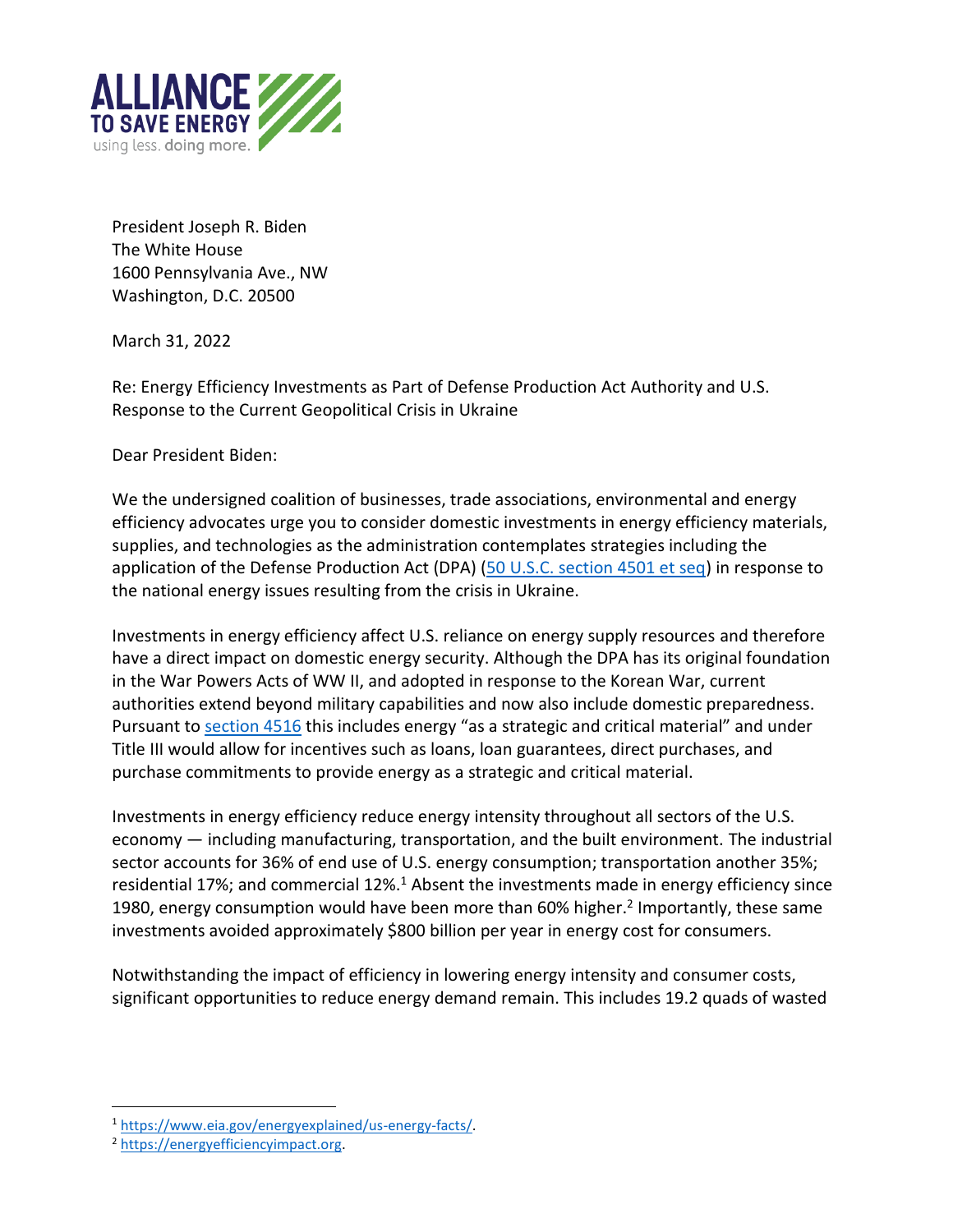energy in transportation, 12.9 quads in industrial and manufacturing, 4.01 quads in the residential sector, and 3.03 quads in the commercial sector. 3

Investments in energy efficiency would effectively avoid energy waste and reduce demand of critical energy supply, in addition to creating greater energy availability, security, reliability, and affordability. Energy efficiency investments should include but not be limited to:

- (1) incentives and investments to further industrial sector energy efficiency such as financing tools, benchmarking tied to tax credits and deductions, and industrial research and development (R&D) and commercialization;
- (2) transportation incentives for consumers and businesses to purchase highly efficient vehicles, including electric and alternative fuel vehicles, in addition to benchmarking incentives and R&D to drive greater efficiency in airline, marine, and rail transportation;
- (3) in the residential sector, expansion of relevant tax and other financial incentives to motivate the purchase of energy efficient equipment, supplies, and appliances (including robust incentives related to the building envelope), in addition to higher incentives for single and multi-family home builders to build efficient and zero-energy homes (including linking energy efficiency standards to the receipt of federal resources to build affordable housing);
- (4) in the case of the commercial environment, greater assistance to small business owners and larger commercial facilities, coupled with tax and other incentives;
- (5) investments in "active efficiency" technologies, including but not limited to grid-interactive and efficient smart homes and commercial buildings, smart manufacturing, advanced grid technologies, and the development of smart interactive appliances and equipment; and
- (6) resources to ensure that supply chain needs are met for the manufacturing of relevant energy efficient products and equipment.

These critical investments would further the nation's climate goals and positively impact the entire economy. As indicated in the recent report *[Halfway There](https://www.aceee.org/fact-sheet/halfway-there)*, energy efficiency alone can reduce carbon emissions by 50% by 2050, and according to the International Energy Agency (IEA), over 40% of the emission reduction objectives of the Paris Agreement can be achieved through energy efficiency by 2040.

When examining the economic impact, energy efficiency is currently the largest employer in the clean energy workforce, employing over 2.1 million people in the U.S. — nearly seven times that of the wind and solar industries combined, and 12 times the size of the entire coal industry. These jobs pay on average \$24.44 an hour, or 28% higher than the national median.<sup>4</sup>

In conclusion, as you consider the nation's response to the multiple issues before us  $-$  energy availability, security, reliability, affordability, *and* climate change — we urge you to identify energy efficiency as a key and necessary substantive part of domestic energy policy. We further urge you to consider energy efficiency solutions as you apply the Defense Production Act.

<sup>&</sup>lt;sup>3</sup> [https://flowcharts.llnl.gov/content/assets/images/charts/Energy/Energy\\_2020\\_United-States.png.](https://flowcharts.llnl.gov/content/assets/images/charts/Energy/Energy_2020_United-States.png)

<sup>4</sup> [https://e4thefuture.org/wp-content/uploads/2021/10/Energy-Efficiency-Jobs-in-America\\_National-Summary-](https://e4thefuture.org/wp-content/uploads/2021/10/Energy-Efficiency-Jobs-in-America_National-Summary-2021.pdf)[2021.pdf.](https://e4thefuture.org/wp-content/uploads/2021/10/Energy-Efficiency-Jobs-in-America_National-Summary-2021.pdf)